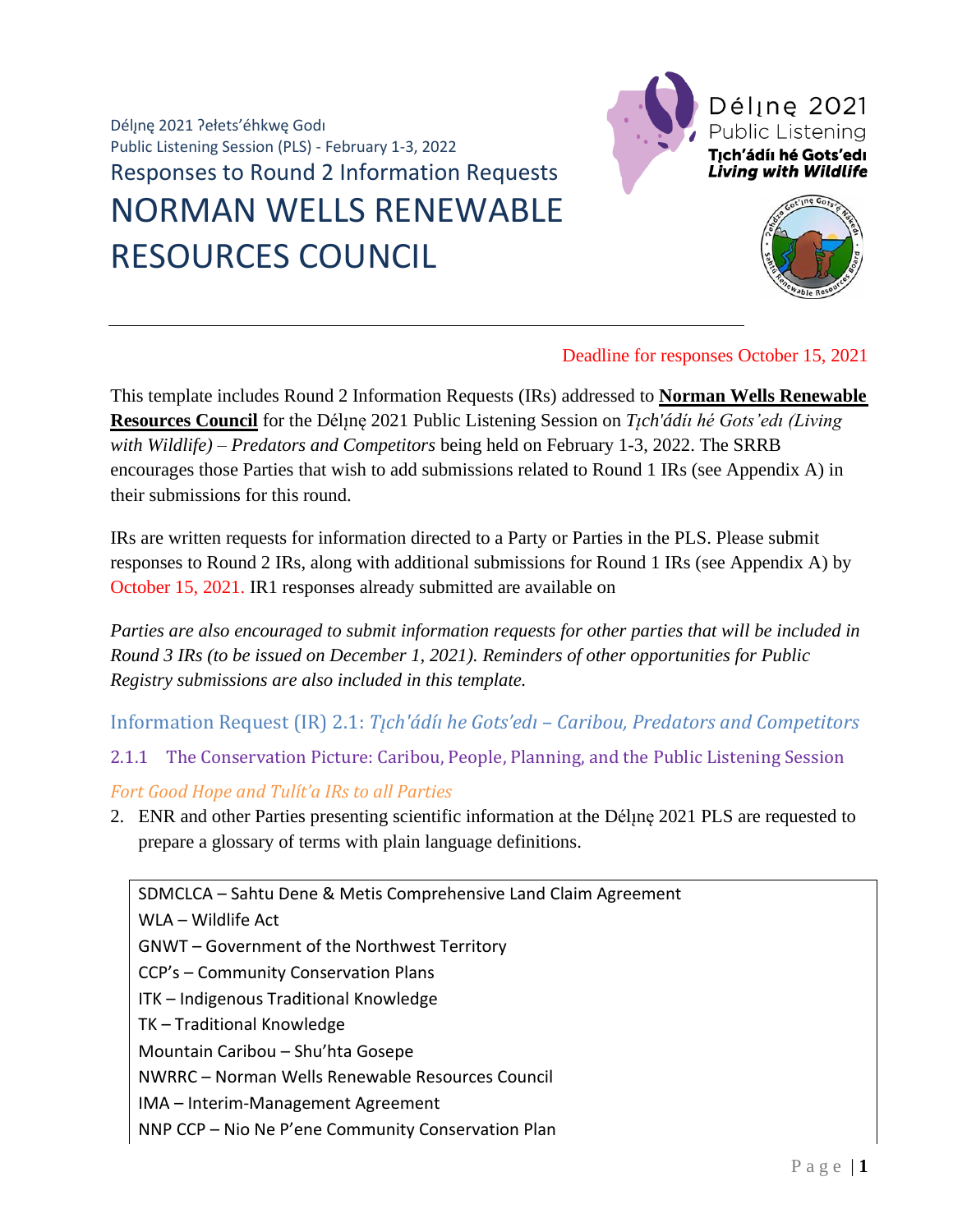TEK – Traditional Ecological Knowledge IHR – Indigenous Harvest Relationships ENR – Environment & Natural Resources (GNWT) LCA – Land Claim Agreement SRRB – Sahtu Renewable Resources Board PLS IR's (2) – Public Listening Session Information Requests Round Two

3. Does the concept of conservation and modern western conservation institutions conflict with our Indigenous knowledge systems and practices, and infringe upon our collective rights as Indigenous peoples? If it does conflict, how does it conflict?

Yes, the modern concept of conservation conflicts with Indigenous knowledge systems and practices. Conservation is a broad concept, and is applied broadly across regions. It is not specific to each community or region. The rules and regulations are not specific to any one area, but are rather generalized. Traditional knowledge is only now beginning to be used and recognized as important. In addition, not all beliefs and factors are integrated into conservation plans. The idea of "conservation" does not allow for the human activities that have been practiced by Indigenous people for thousands of years. Engagement with Indigenous people is just beginning. Western conservation institutions only make funding available to specific targeted projects with specific activities, and with no consultation.

4. Do you think community conservation plans or the *Wildlife Act* affect our rights as Indigenous peoples?

Community conservation plans are becoming a more significant. Our beliefs are totally different than from the scientific side. Indigenous people do not own the land but we are entrusted to take care of it and all that it entails. In order for community conservation plans to start working, traditional knowledge must be integrated into each plan. With Indigenous people, there is a broad scope and general understanding in regards to TK. For example, in the Sahtu region, which is comprised of 5 communities, most of our beliefs and customs have similarities; however, each community is unique in their customs and beliefs just like our language has 5 dialects but categorized as the same language, North Slavey. Similar but there are differences. In order for the CCP's to work, there has to be change in the recognition of TK in legislation and the way the consultation process goes.

#### **Wildlife Act**

Absolutely. The residency requirement for a hunting licence is one year. There was a lot of opposition to this change from the Indigenous communities in the Sahtu region. Again, the 5 Sahtu communities come into play as each is different. For example, Norman Wells is the "hub" of the Sahtu region and along with that, the community is more diverse. We have deal with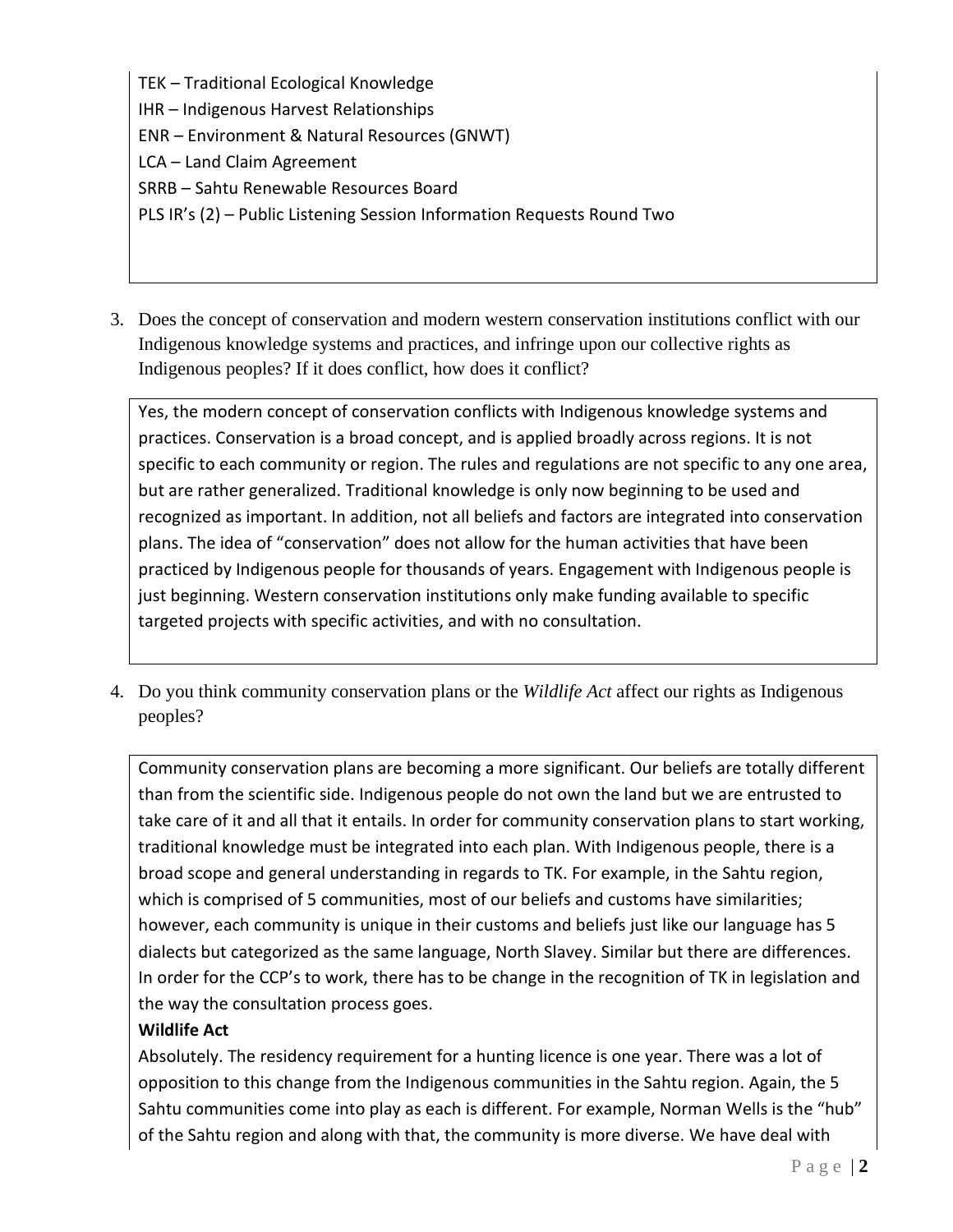Toursim, Outfitting companies, Industry, Oil and Gas and now the highway. There was no regard given to the Indigenous people about the length of residency. It is unfair because Norman Wells has such a small Indigenous population and there are a lot of transient workers. The updated WLA is to ensure the wise use and conservation of WL however they did not take into consideration that Indigenous treaty rights span across Canada, so it is conflicting.

5. Please share your knowledge about any caribou plans that have been developed outside the Sahtú region.

We have heard about caribou plans in the Yukon, in the Dehcho and the South Slave region. For me, the plans need to be multi-jurisdictional plan with Aboriginal people taking a lead, since they are the land users.

There are many ideas and approaches being suggested about caribou planning. Caribou conservation plans should be developed from grassroots perspectives. Land users are very important to developing these plans. Go to the people to ask your questions, and you'll get your answers. The work needs to be driven by the people. Renewable Resource Councils have such a huge role to play in conservation as they represent membership that uses the land.

## *NWT Environment and Natural Resources (ENR) IR to Sahtú community Parties*

- 6. What support can ENR provide in your planning work?
	- Include integrate mentor support ongoing youth and guardians involved in all aspects of CCP and allocate extra funding to the NWRRC as we are in a more diversified area, examples Mile 222, outfitters, national parks. To help train and educate, produce written materials to educate non-indigenous people on issues such as CCP, land claim rules and regulations, etc.
	- Integrate Indigenous Knowledge and indigenous harvesting relationships and protocols into decision making processes. TEK must be recognized and accommodated in decision making – and usually it is not included or not to the extent necessary. Indigenous people and animals have played an integral role managing the environment. We only take what we need and not more. Respect is reciprocal.
	- ENR Staff should take SDMLCA course or SDMLCA review should be mandatory, specifically chapters 1, 3, 13 – land claim laws overrule territorial and federal rules. Share knowledge and information about harvest data, reporting, harvest species numbers, etc. Come up with a collaborative plan to ensure that any information that is collected, methods that are used, and community participation (RRC members and beneficiaries especially). Have incentives for participation given high cost of living and also getting out on the land.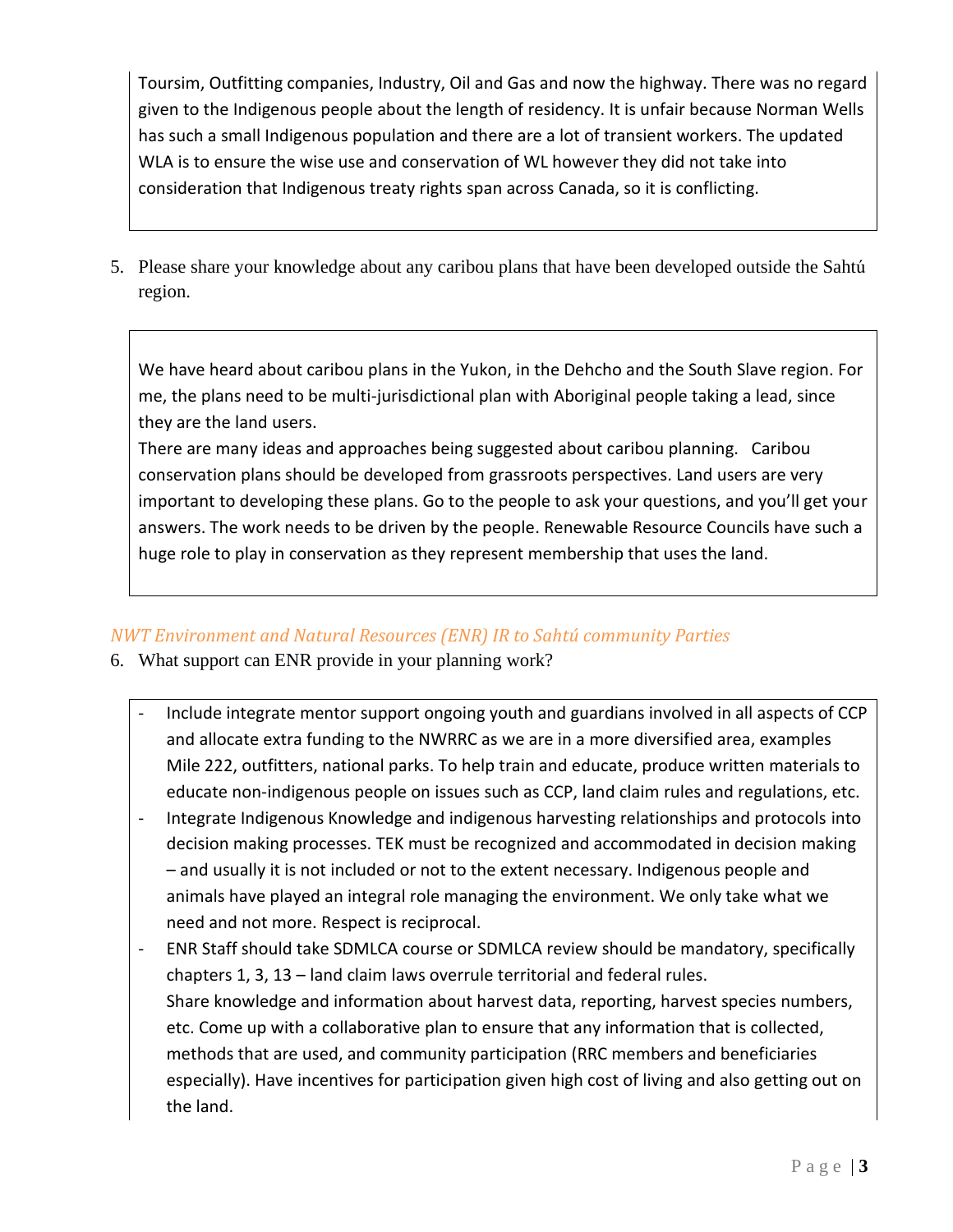Work on a monitoring strategy for harvesting, special harvesting areas within the LC area and family areas. Work on co-management mechanisms. Ongoing support and help general areas of the CPP, especially in amending laws that pertain to residency requirements and harvest regulations, enforcement measures.

Help to find alternative measures and support to help with an interim management agreement with the CCP and a regulation under the wildlife act giving more power to NWRRC. Support and help with harvesting plan and proposal for mountain caribou.

### *SRRB IRs to all parties*

7. As of the deadline for Round 2 IRs, it will have been eight months since Parties made submissions on the conservation picture (through Round 1 IR responses). Please provide updates on the status of caribou, people and planning.

People are more aware of the concern and issue of caribou conservation in the Sahtu region, especially with the work of Colville Lake and the progress of Deline. CCP's are are so important and the light is finally shining on them however there is so much more work to do. It will be an ongoing process. We have been fighting for our rights for centuries and we will continue to do so. The planning stages are already in motion with the Deline and Colville Lake communities taking the lead, so that is inspiration to keep moving forward for CCP for tomorrow. It is a positive step for conservation, the care of our people, caribou and all other species that we share the land with.

## *SRRB IRs to all Sahtú community Parties*

15. If your local ?ehdzo Got'ınę (RRC) has convened ?ekwę́/?ada (Caribou) Working Groups and/or ̨́ appointed technical teams to support Working Groups, please explain how your Working Group operates (such as membership selection, approach to community conservation planning, and division of roles between Working Group and technical teams)?

The NWRRC (Caribou) working group members are Rhea McDonald – President of the NWRRC, Lisa McDonald – Member, Jaryd McDonald – Board of Director and Youth rep, Jasmine Plummer – Board of Director and SYN member, Margaret McDonald – NWRRC Office Manager & Elder, Krista Robertson – Legal Council

#### **Technical Team** – Lisa McDonald, Jaryd McDonald

Duties include assisting with the PLS Information requests, drafting and researching the process and components using the CCP guide and help with the process and planning of the Strategic plan for the NWRRC other technical work.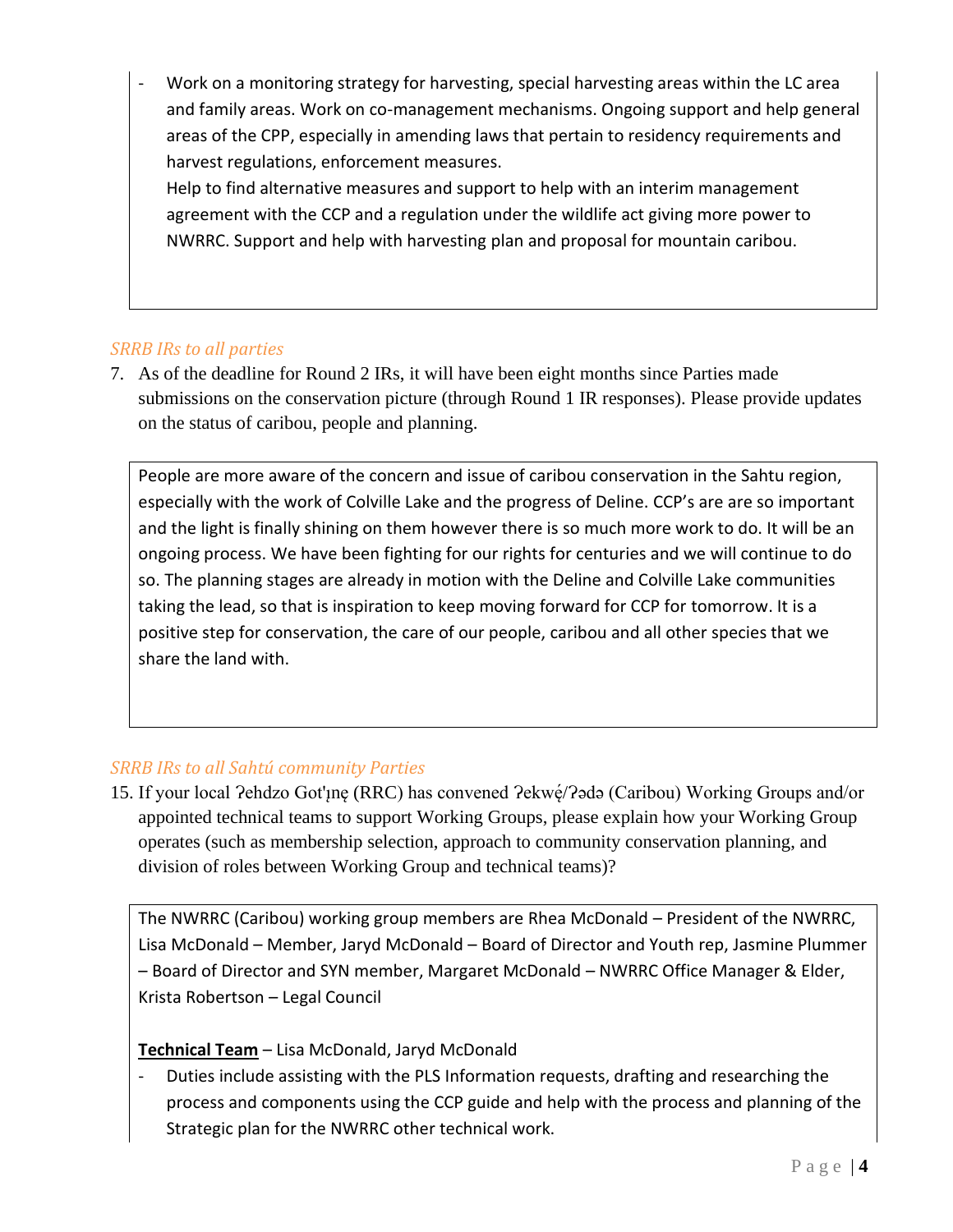**Legal Team** – Krista Robertson, Rhea McDonald, Jasmine Plummer

- Duties include reviewing, submission and knowledge on the draft PLS's and IR's, Guidance on the process and planning according to the CCP guide, implementing the strategic plan.

**Office Support** – Margaret McDonald, NWRRC Office Manager & Elder Knowledge Holder, Alyssa Bougie, Research Manager, SRRB

Administration support for the Technical and legal team, assists of coordination of meetings, etc.

The NWRRC Working group keeps and open dialogue with all team members and makes sure members are included in all stages of the PLS IR's, the CCP and other work, as their input is vital to the success of the work being done and their participation is critical.

16. What, if any, are lessons learned from the COVID-19 pandemic that are relevant to consider in discussions about caribou and people?

The COVID-19 pandemic slowed down activity in the Sahtu via outfitters, tourism, etc. In effect, this has been a benefit to the wildlife in the area. To get a perspective on how wildlife is affected, it is a good time to take a look at how we do things and what affect the have on wildlife.

17. What is the review and approval process for wildlife, habitat and harvesting planning within your community? Is your planning shared with ENR?

All non-participants must submit a written request to the NWRRC to harvest (gathering (wood, berries, plants etc.) hunting, trapping or fishing) on Sahtu private lands. The NWRRC has up to 60 days to approve or deny the request. If approved, terms and conditions can be included. There is no fee for permission to access SPL to harvest.

Planning is not shared with ENR, at least to the extent that it should be. The exchange of information is minimal.

18. Are there tools that the SRRB can provide to assist in building awareness and understanding of the Public Listening process in your community?

The PLS's are in the second (2)round of five (5)topics, which together, constitutes a Sahtu region-wide public hearing on emerging caribou stewardship conservation issues and community conservation planning processes. It would be more beneficial for building awareness and understanding if the PLS were more advertised through posters, local radio stations, information pamphlet's etc. It can be hard to decipher information from the internet and not everyone is privy to this kind of information or has a clear understanding of it. It needs to be broken down into simple terms and written in plain language. Also, if it was advertised over a radio station in our dene language, it would hit a wider audience, such as Elders. The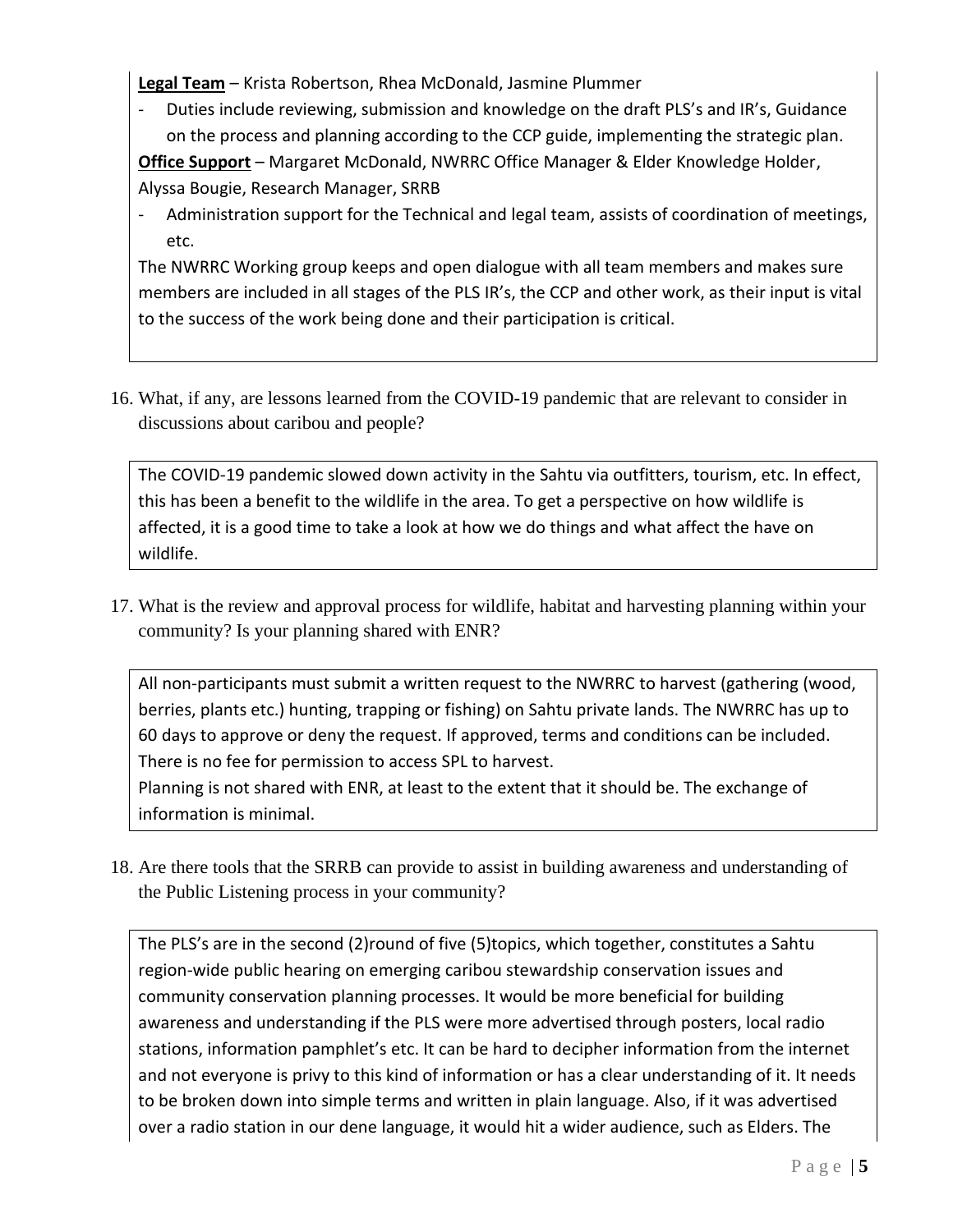NWRRC PLS submissions are directly for participants. However, if the community of Norman Wells is to properly understand the process of the PLS and CCP's, information needs to be shared with all community members for a better understanding of the big picture. The information should also be shared with organizations, companies, Industry etc., that are directly involved with Indigenous groups or have a stake in the process.

#### 2.1.2 Predators

#### *SRRB IR to all Sahtú Parties*

10. Please provide any relevant information you have on the issue of baiting as an approach to wolf harvesting.

The NWRRC does not approve of baiting as an approach to wolf harvesting. Wolf reduction should be a last resort management tool. There are other alternatives such as harvest restrictions, habitat restoration and conservation. There is no guarantee that baiting wolves will increase the caribou population. Wolf control is a short term solution that requires substantial resources for implementation and long term monitoring. Wolf populations quickly rebound when the management program is finished due to migration from surrounding areas and high reproductive rates. The impact of predation on caribou populations need to be studied more because of the vastness of the Sahtu region (Mackenzie Mountains) and also considering overlapping issues. This management plan should be a multi-party collaboration and only considered as a last resort due to the fact that there is no guarantee that such a plan will work. Other factors need to be looked at such as climate change, habitat change and human activities. As Indigenous people, we are taught to respect all wildlife. Wolves are held in high regard and we all have a shared responsibility to take care of all animals. We only harvest what we need and nothing is wasted.

## 2.1.3 Competitors

#### *Tulı́t'a IRs to all Parties*

4. Do you know if zajire crossed Dagho (Mackenzie River) or Sahtú Da (Bear River)?

No, we have not heard as of yet. But some of our Elders are worried that it will not be good if they do cross.

5. How might zajire impact shúhta gozepę́ (mountain caribou) and doe (sheep) if they go into the mountains?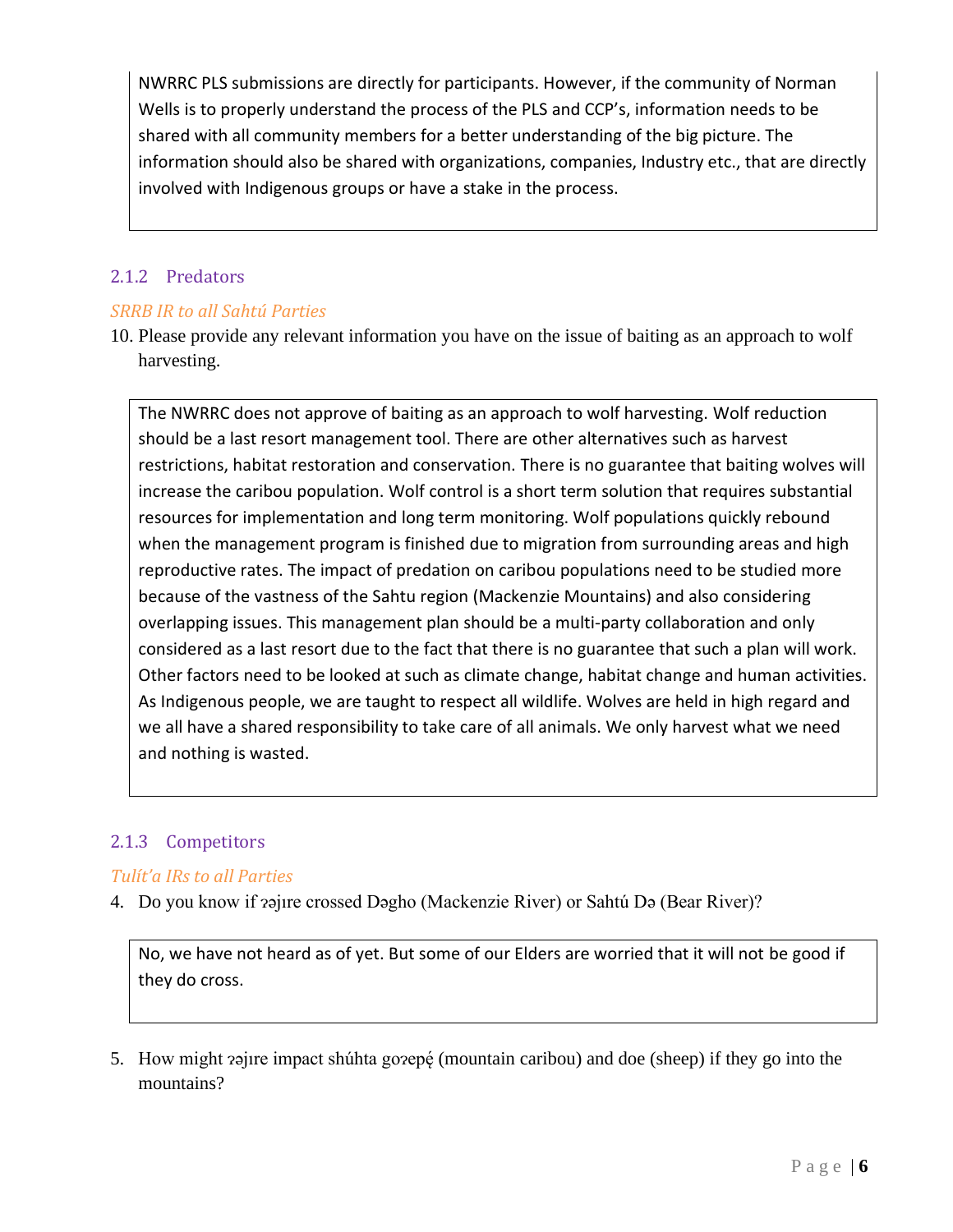TK holders have said that muskox compete with caribou for food and space. It is said that muskox will move into a certain area and eat all the food that caribou eat; this causes the caribou to migrate to other areas to feed. Muskox have a feeding habit that tends to dislodge some plants at the root, or they may paw the lichen into the ground, disturbing the soil and causing damage to the delicate caribou lichen. With the increasing numbers of muskox, it seems that they may be forcing the caribou to change their migrating routes due to food shortages, habitat intrusion, the smell of the muskox etc.

For sheep, muskox tend to use habitat such as valley bottoms and grassy, lower slopes but as their number increases, they may move higher up valley slopes. With that information, it does not seem that muskox will have an impact on sheep, as their habitat seems unsuitable for the muskox.

# Information Request 2.2: *Harvest Regulation*

As described in the SRRB's July 7, 2021, Resumption Notice, the following questions arise from the Colville 2020 Public Listening session on *Sahtú Ragóɂa (Hunting Law) and Approaches to Wildlife Harvesting.* 

# 2.2.1 Harvest Regulation Planning Toolkit

*Note: the SRRB provided a draft Hı̨dó Gogha Sé ̨né ̨gots'ı́ɂá (Community Conservation Plan – CCP) Guide for review by Parties and the public on September 14, 2021. The deadline for comment on the CCP Guide is November 15, 2021.*

## *SRRB IRs to all Parties*

1. The SRRB provided a Harvest Regulation Planning Toolkit on January 15, 2021. What is missing from the toolkit?

The CCP idea toolkit on Harvest Regulations is more of a guide that is subject to ongoing modification and will change based on feedback from CCP's. Since it is a working/living document and some of the toolbox ideas are still under review, it is hard to say if anything is missing. It will be a work in progress with changes as CCP are developing in the Sahtu region. Other ideas may come from other jurisdictions, such as Lutsel K'e and the Kugluktuk plans that will be useful in the progression of the CCP's.

2. Do you think any parts of the Toolkit should be changed?

While reviewing the Toolkits, it is not as self-explanatory as it seems. The questions and ideas for consideration should be broad and not specific to one plan (Deline,CL). It is understood that the CCP's will follow a similar guide; however, the information provided can be confusing.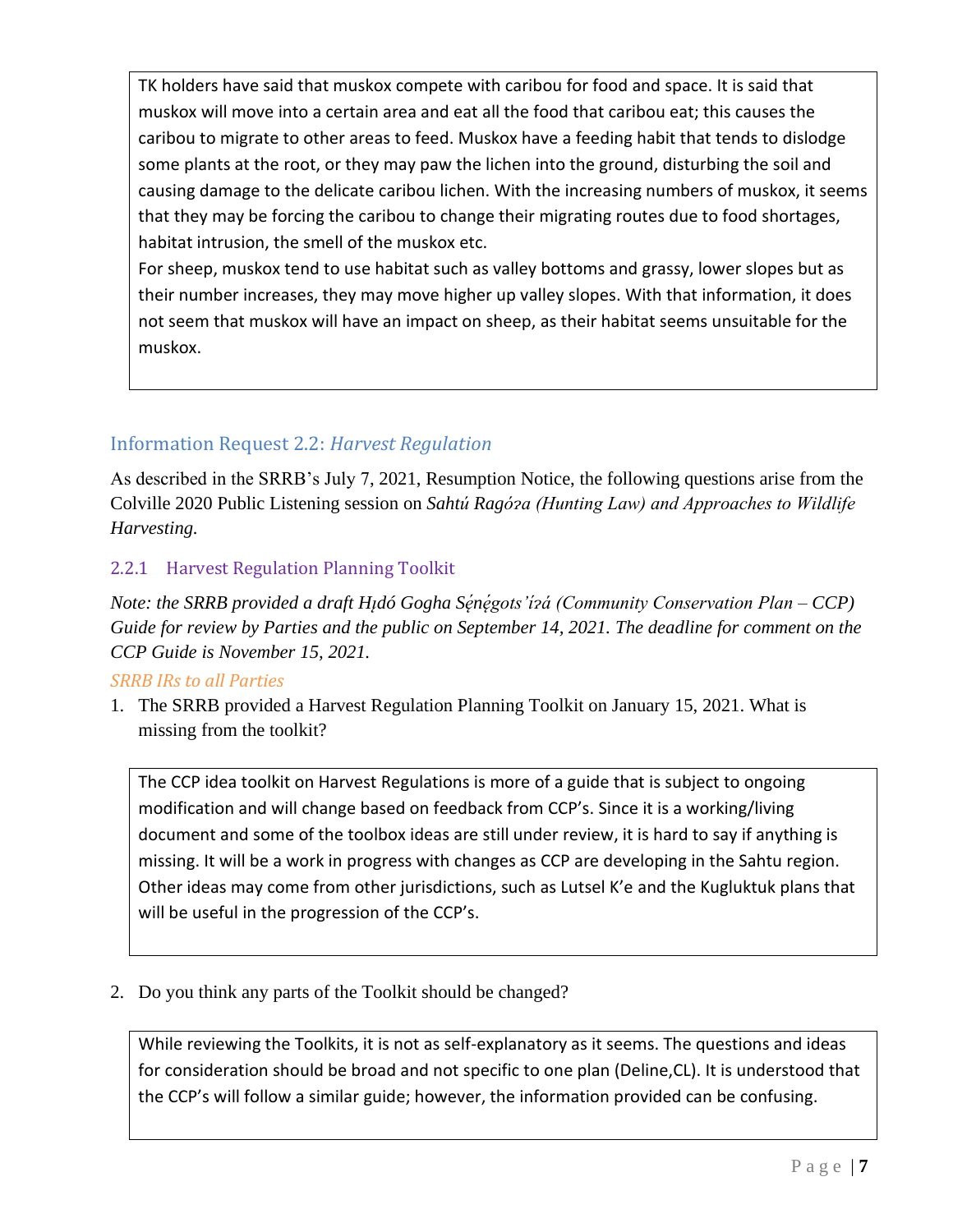3. Are there additional components that would be relevant for conservation planning for predators and competitors?

Again, additional components probably will be added as the CCP's progresses.

### 2.2.2 Stewardship Roles

#### *SRRB IRs to all Parties*

1. How is the stewardship role of a community that is a primary harvester of a certain caribou population different from the role of a community that might not have the same access to that caribou population?

The stewardship role of a community that is a primary harvester of a certain caribou population probably has more stringent harvesting rights/issues and rules as opposed to a community that might not have the access to that caribou population. A community that primarily harvests caribou has more information on the specific species because of access they have (eg: CL, Deline) to the caribou. If you were to ask a member of the NWRRC, the answers given would probably be the same, because we do not directly deal with caribou unless we go into the mountains. There are a few around Norman Wells but not in abundance like CL or Deline. The stewardship remains the same for the region as Indigenous people but the rules and regulations (be it gov't, community gov't, traditional rules etc.) may change do to the diversity of the caribou.

# 2.2.3 ?ehdzo Got'ınę (Renewable Resources Council) Powers

## *SRRB IRs to all Parties*

1. Describe the role of the local ?ehdzo Got'ine (RRC) in your experience.

The role of the NWRRC is to encourage and promote wildlife harvesting rights, it also has the right to participate in decision making concerning wildlife harvesting and management and also to participate in decision making concerning the use, management, protection and conservation of the land, water and natural resources. It is also promotes and delivers programs for members to practice their traditional culture, on the land programs, and provides incentives to ensure that membership can participate in programs they provide.

2. How does the local Pehdzo Got'ine (RRC) manage harvesting?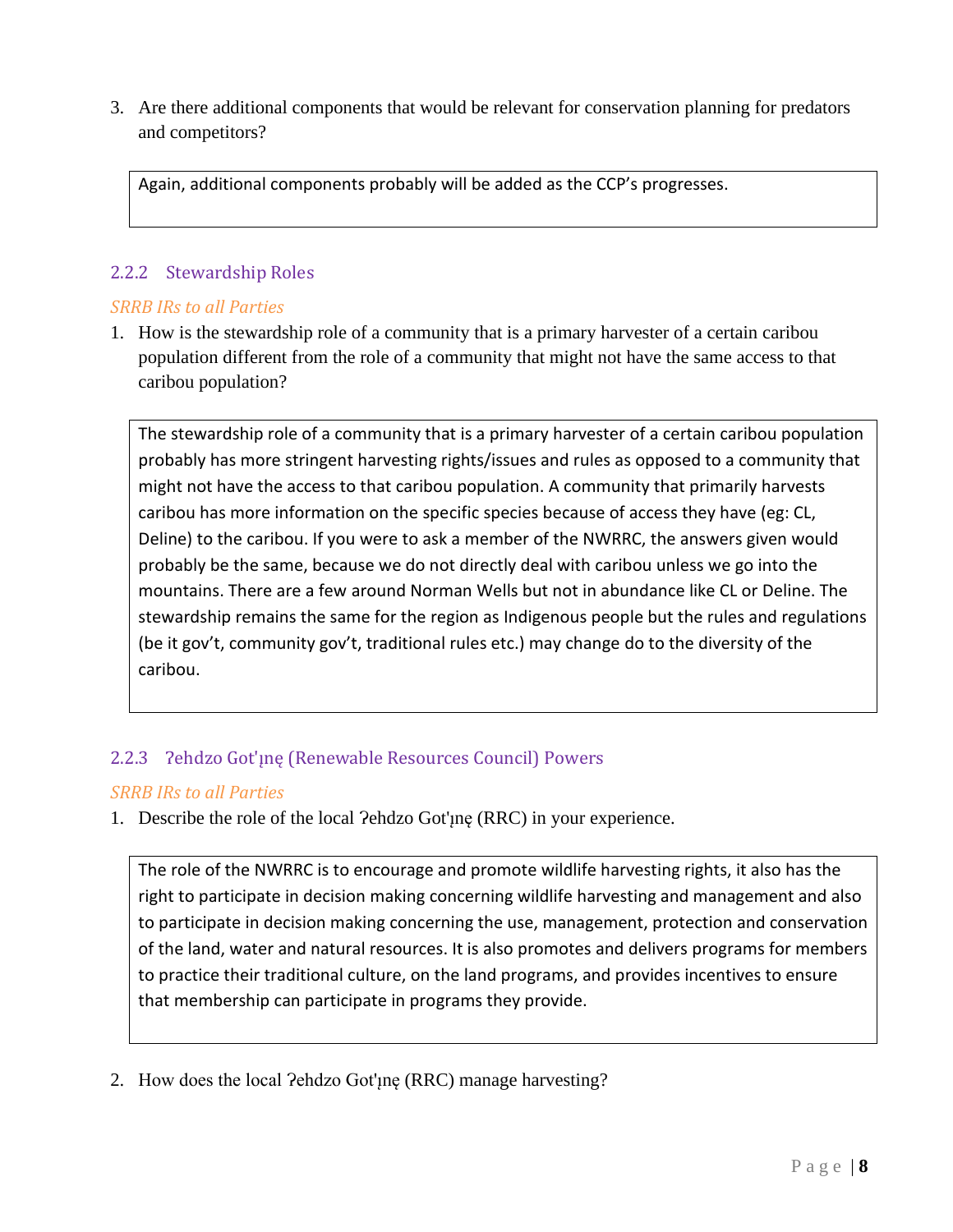Harvesting is a respectful and traditional activity. As Indigenous people, there are traditional protocols and dene laws that are taught and respected from a young age, which are not written down but are followed, respected and used in all aspects of our life for the most part. Most members of the NWRRC have traditional hunting areas and those areas are respected by other Indigenous land users. It is out of respect, that if we want to harvest in another traditional area, we contact the community or the Indigenous family of that area to notify them. Other ways the NWRRC manages harvesting is through programs provided by contribution agreements by agencies such as the SRRB as well as the GNWT. These contribution programs provide assistance to the NWRRC members to harvest wildlife, purchase equipment and supplies needed to get out on the land, fuel and also air support. There are also incentive programs to promote and get families out on the land to practice our culture and traditions as well teach our young one to hunt for their families and/or the community. The NWRRC also receives meat from the outfitter companies in the fall time and that meat is distributed to families, elders and other community members. If there is abundance, the NWRRC distributes the meat to other communities.

3. How is the local  $\text{Pehdzo Got}'\text{ln}$ , (RRC) accountable, and to whom it is accountable?

The NWRRC is accountable to its members to encourage and promote local involvement in conservation practices, traditional harvesting, wildlife management, employment through environmental or wildlife monitoring and limited financial support and incentives to make sure members have the means of getting out on the land or to participate in educational programs. The NWRRC is also accountable to its funders such as ENR, SRRB and other parties by way of contribution agreements.

## 2.2.4 Hunter Education

#### *SRRB IRs to all parties*

2. Are there harvesters that come from other places to your community's harvesting area? What are the different kinds of harvesters? Describe any protocols for harvesters visiting your area. How do they learn about these protocols?

Norman Wells is the hub for the Sahtu region, we are more diverse and have a transient population and have to deal with more activities compared to the other communities such as WL outfitting companies, Industry, Tourism, Oil & Gas and the new proposed highway. The Indigenous population is not big in Norman Wells and we do get harvesters that come from other places to harvest. For the most part, non-indigenous, non-residents etc. are notified by ENR when they get there tags to hunt, that they have get permission from the NWRRC if they want to hunt in a traditional area. There is an information "flyer" provided by ENR that explains